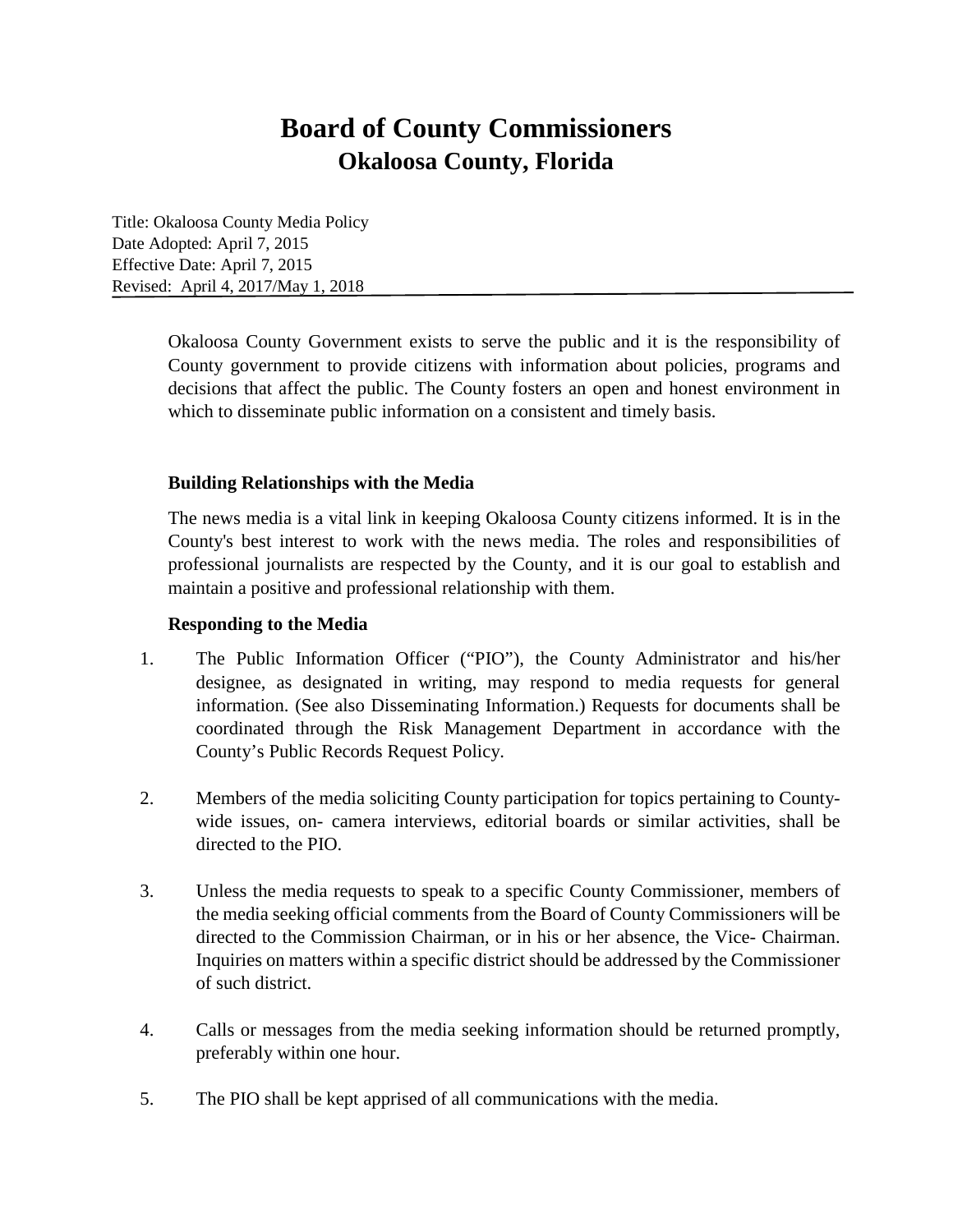## **Disseminating Information**

- 1. Following any media communication, the department director or designee notifies the PIO, who promptly notifies the County Administrator and members of Commission, preferably by email, with details of the inquiry, the response to media and when the information is scheduled to be printed in the newspaper, and/or to be aired through radio or television.
- 2. Misinformation shared with the media can have negative effects on the public, as well as on the County's credibility and the credibility of the news media. Any designee should speak to reporters only about topics about which they are familiar and understand. When reporters' questions go beyond required expertise, never speculate and refer them to the appropriate source or the PIO.

# **In an Emergency**

In an emergency such as a weather event, bioterrorism threat, or any other natural or manmade disaster, this media policy is superseded by the County's Comprehensive Emergency Management Plan, which centralizes media relations functions under Emergency Support Function 14 – Public Information. A copy of the plan can be found on the County website, on Public Safety web pages and is available from the Emergency Management Division or by following this link:

#### [http://www.co.okaloosa.fl.us/sites/default/files/doc/dept/public\\_safety/cemp.pdf](http://www.co.okaloosa.fl.us/sites/default/files/doc/dept/public_safety/cemp.pdf)

When the Emergency Operations Center (EOC) is activated, the EOC PIO acts as the single point-of-contact for non-law enforcement public information. The PIO will coordinate and get authorization on press releases with the Incident Commander in accordance with the Okaloosa County National Incident Management System (NIMS)/EOC Interface, and work within the Okaloosa County NIMS/EOC Interface structure in all duties.

# **Public Information Officer (PIO) Responsibilities**

The PIO conducts and coordinates public relations functions for Okaloosa County and serves as liaison between the commissioners, County Administrator, departments and the media. Additionally, the PIO coordinates interdepartmental communication, to include the production of the employee newsletter, as well as oversees Internet and Intranet content and maintenance in collaboration with the IS Department.

Okaloosa County ribbon-cuttings, press conferences, special events and news releases are coordinated by the PIO. All news releases are maintained on the County website.

# **Okaloosa County Website**

1. All Okaloosa County departments, divisions and offices who utilize the County website may designate a staff person or utilize the PIO to regularly update the content on department web pages and ensure the accuracy of all posted information.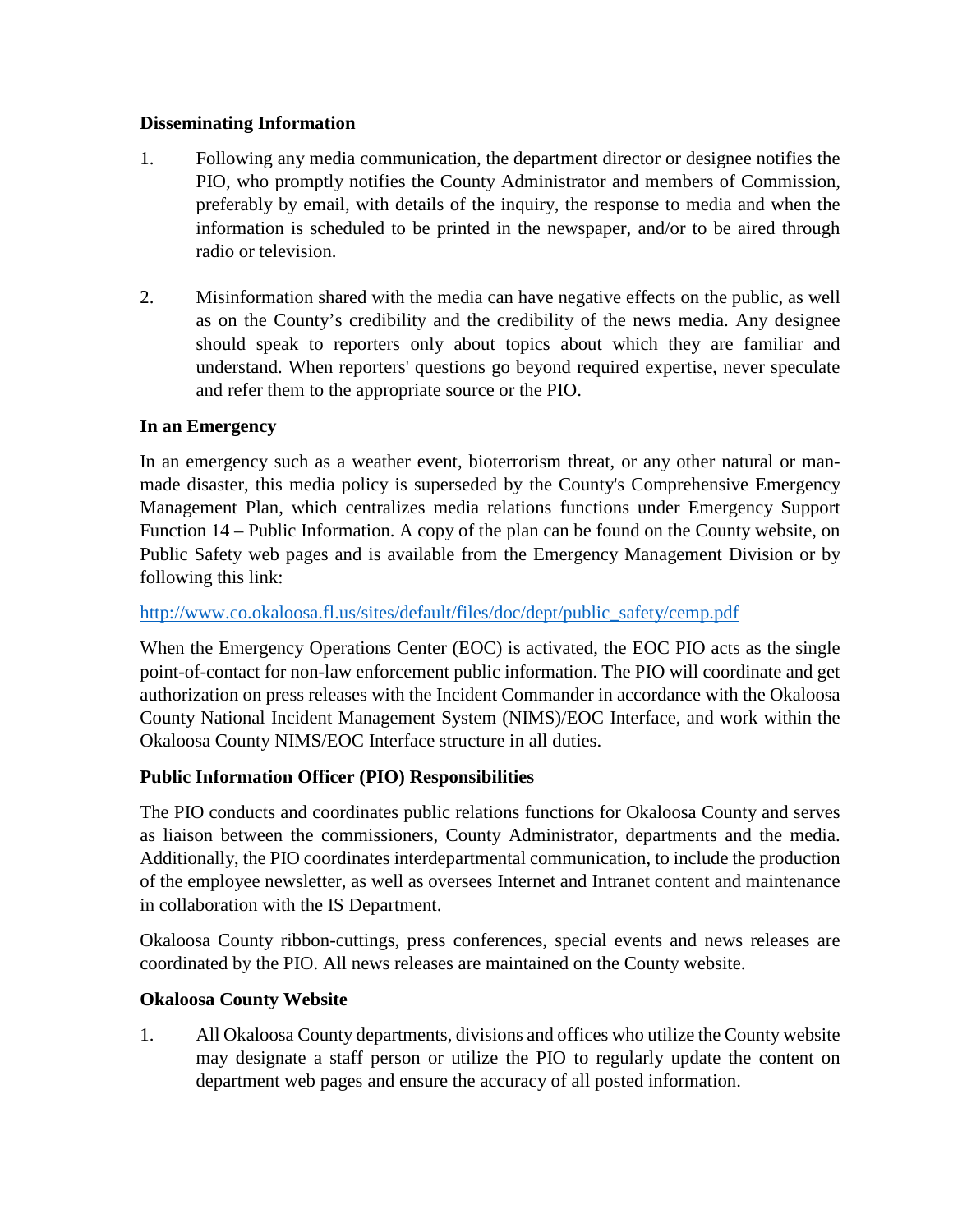- 2. County departments, divisions and offices are encouraged to maximize the use of the department and/or County website to provide timely information to the general public. Public access to current County forms, procedures, event information, meetings, workshops and program information should be readily available to the greatest extent feasible.
- 3. Information posted on Okaloosa County's website must relate to programs and/or events managed or primarily sponsored by the Board of County Commissioners or Constitutional Officers.

# **Social Media**

Social media is another way to broadcast messages and information to a larger audience. To address the fast-changing landscape of the Internet and the way residents and businesses communicate and obtain information about Okaloosa County, the County may use social media to provide information on topics related to Okaloosa County governance, events managed or sponsored by the County, or information from federal, state, or other local government agencies. Social Media is also a way to reach the public directly, with a factual message written and edited by Okaloosa County.

Okaloosa County, through the PIO and the County Administrator's Office, shall exercise sole authority to decide what is "announced" or "spoken" on behalf of the County on the County's web site and on social media sites. The following procedures apply to the use of social media:

- 1. Departments that use social media are responsible for complying with applicable federal, state, and County laws, regulations, and policies. This includes, but is not limited to, adherence to established laws and policies regarding copyright, records retention, Freedom of Information Act (FOIA), First Amendment, privacy laws and information security policies established by Okaloosa County.
- 2. Include the following disclaimer: "all content is subject to Florida public records laws and may be retained and produced upon request."
- 3. In general, all of the County's social media content will be subject to approval by the PIO or designee, except for departments utilizing promotional accounts such as Tourist Development and Airports. The County's website (www.okaloosafl.com) will remain the primary and predominant internet presence.
- 4. Wherever possible, content posted to the County's social media sites will also be made available on the County's website.
- 5. Wherever possible, content posted to the County's social media sites should contain hyperlinks directing users back to the County's official website for in-depth information, forms, documents or online services necessary to conduct business with Okaloosa County.